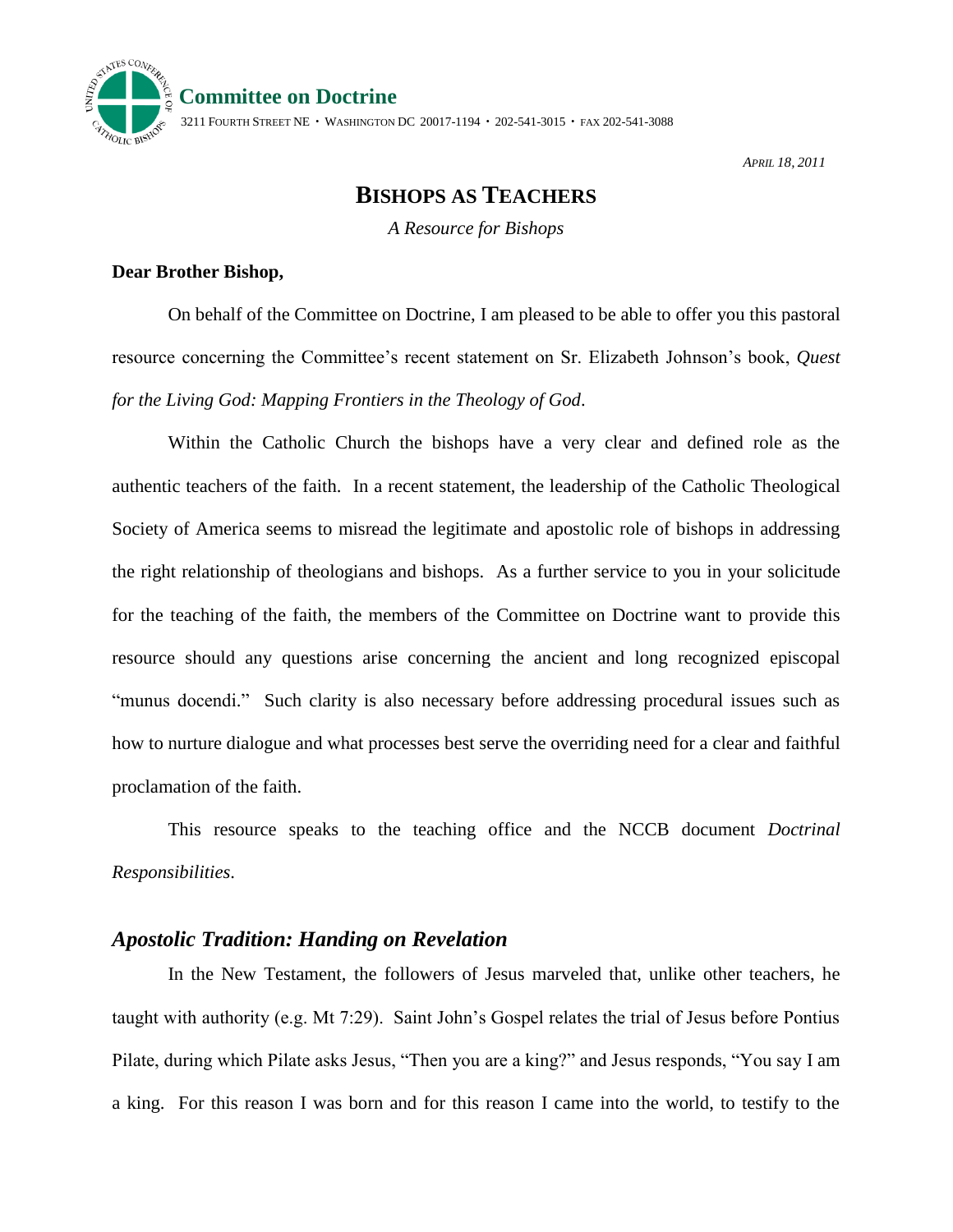truth. Everyone who belongs to the truth listens to my voice" (Jn 18:37). Christ earlier declares himself to be "the way, the truth, and the life" (Jn 14:6). In his being, his deeds, and his words, Christ is the perfect revelation of the Father. In him, we have received our greatest knowledge of the living and true God; through him, we have learned how we should live.

In order for this revelation to be known, however, it must first be heard, which immediately implies the necessity of a structured teaching organism to proclaim it. As Saint Paul tells the Romans, "How are men to call upon him in whom they have not believed? And how are they to believe in him of whom they have never heard? And how are they to hear without a preacher? And how can men preach unless they are sent?" (Rom 10:14-15). Christ himself taught his disciples to preach the good news while he was still among them in the flesh, sending them out two by two to the towns that he would visit (Lk 10:1). After his resurrection and the descent of the Holy Spirit upon the apostles at Pentecost, they continued that ministry of preaching the gospel at the cost of their very lives, and appointed others to continue, in turn, their own ministry of preaching the word after they had gone.

It is only through this uninterrupted tradition, stretching back to the time of the apostles and continued by their successors, the bishops, that we can be sure of the integrity and validity of the Christian faith. The Church is called "apostolic" precisely because she alone can trace her origins to the deposit of faith entrusted to the apostles, the Twelve chosen by Jesus and charged, together with their successors, with the responsibility of teaching the true faith, making sure that it is presented clearly, and applying it to the problems and needs of every age. In this way, we have a guarantee that what is taught today is what Jesus actually taught and intended as guidance for his followers, that nothing is forgotten, misunderstood, or lost from century to century, from generation to generation, from person to person.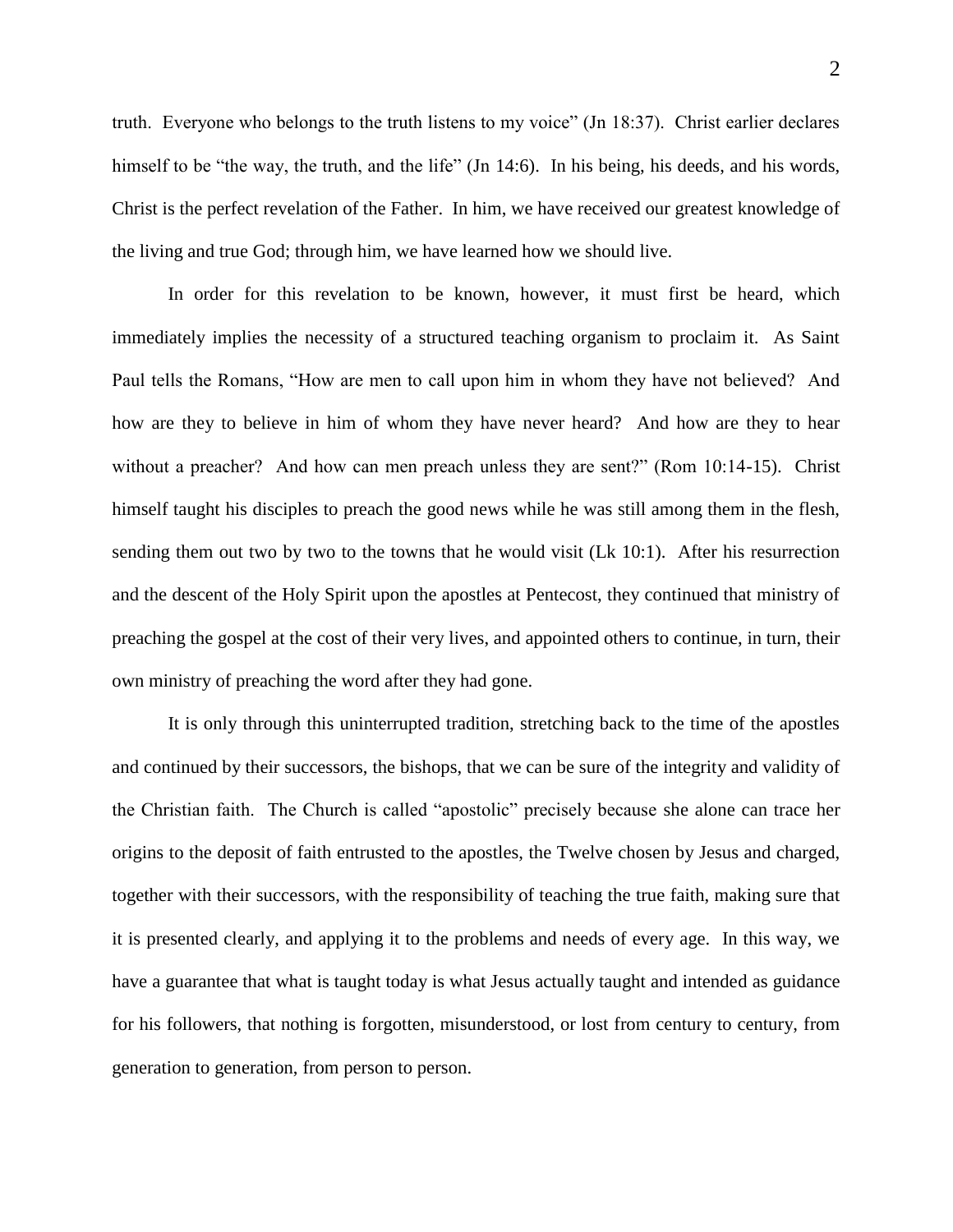### *The Bishop as Teacher*

The privilege of handing on the faith, of course, is not limited to bishops. The joy and excitement of the New Evangelization is in no small part found in the efforts of every disciple to share the good news of Jesus, his Resurrection, his gospel, and life in his Church. All the faithful are called to participate in the evangelization and sanctification of the temporal order. It is not enough to rely on the hierarchy alone to address serious social and moral problems in our society. The voice and the engagement of the laity will ultimately determine the direction of our society. Bishops have the responsibility to teach but it falls to the laity to apply that teaching.

Nevertheless, it is the specific competence and responsibility of bishops to teach the faith in its entirety. On the 25th anniversary of his election as bishop of Rome and chief shepherd of the universal Church, Venerable John Paul II wrote in the apostolic exhortation *Pastores Gregis* that bishops are to exercise the ministry of leading the Church "as pastors and true fathers." In doing so, he wrote, "we have the task of gathering together the family of the faithful and in fostering charity and brotherly communion." That unity is fostered by handing on the faith authentically. As Saint Paul reminds Timothy, "[P]reach the word, be urgent in season and out of season, convince, rebuke and exhort, be unfailing in patience and in teaching" (2 Tim 4:2).

In addition to teaching directly, however, bishops also teach indirectly by their oversight of what is presented as authentic Catholic teaching. The Committee on Doctrine in *The Teaching Ministry of the Diocesan Bishop* (1992) observes that Catholic bishops, in addition to communicating knowledge of revelation and exhortation in virtue, "are to determine authoritatively the correct interpretation of the Scripture and tradition committed to the Church...and they are to judge for the Church the accuracy of the presentation of this revelation by others." If "the common faith of the Church is to survive from one generation to the next," the document notes, "the Church must possess the internal resources to distinguish for the entire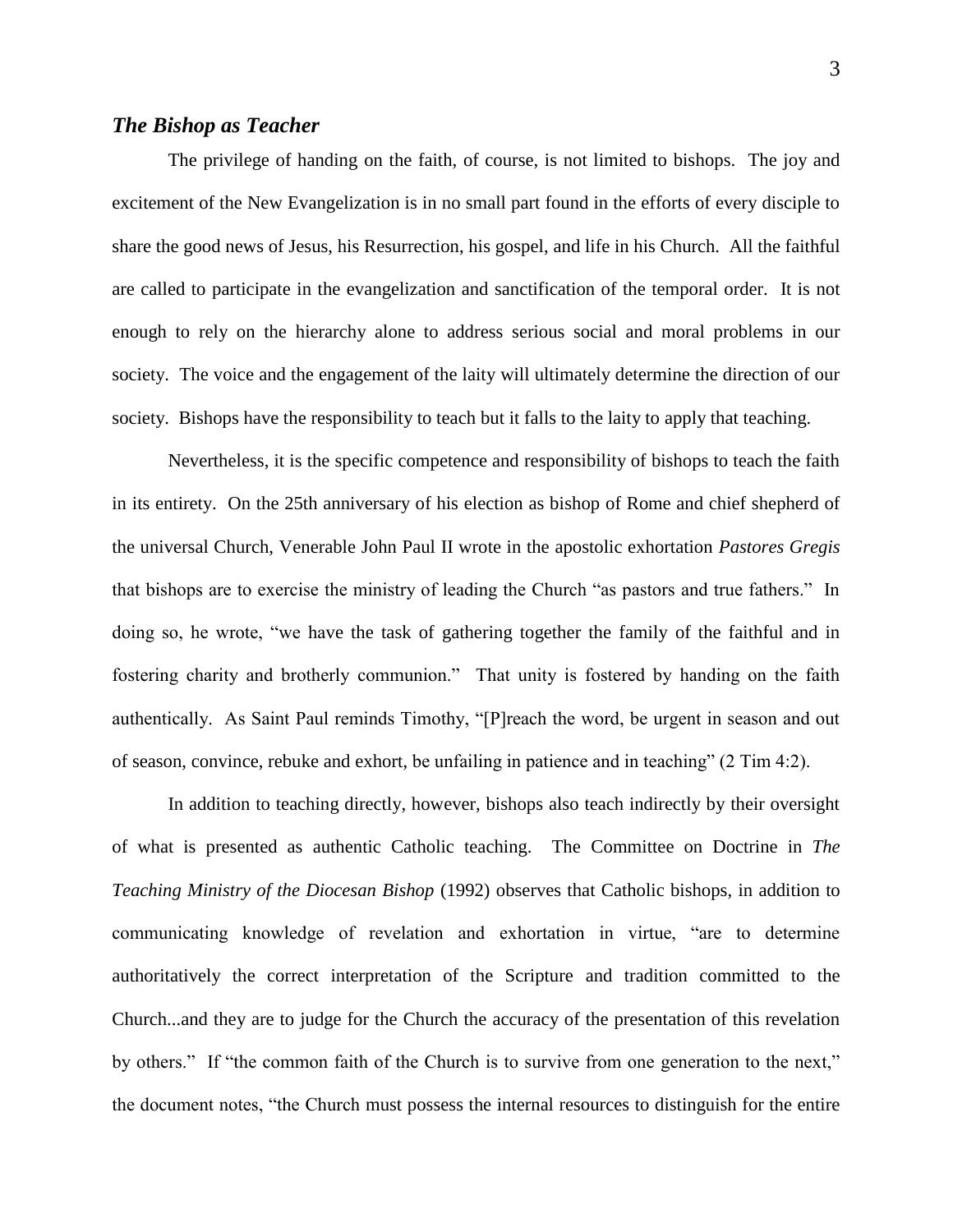community what is true from what is false in these translations and developments of the gospel message...It is a necessary condition that the word of God be continued in its authentic meaning into every culture and into every century." The National Conference of Catholic Bishops (now the United States Conference of Catholic Bishops) in *Doctrinal Responsibilities* likewise affirms, "Theologians also acknowledge that it is the role of bishops as authoritative teachers in the Church to make pastoral judgments about the soundness of theological teaching so that the integrity of Catholic doctrine and the unity of the faith community may be preserved."

The prophetic mission of the College of Bishops cannot be grasped, though, exclusively as a pragmatic need for internal organization and theological coherence. Ultimately it can be understood only in the context of revelation itself, when revealed truth is perceived as salvific and the reliable transmission of that truth as a precious gift from the Lord entrusted to the Church. Only the Holy Spirit, dwelling within the Church, can make possible the teaching ministry of the bishop. As the Committee on Doctrine states in *The Teaching Ministry of the Diocesan Bishop*, "Only within the command of Christ to preach the gospel--with all the continual challenge to interpretation and application inherent in that command--can the ministry of the bishops be understood. The bishops are called to embody and to effect the Church's consistent witness to Christ in their care for orthodoxy. The magisterium is to continue and to serve the presence of the teaching Christ." In continuing the mission of Christ the Teacher, the bishops in union with the Pope are therefore ministers of a free and wonderful gift of God, the assurance that we adhere to the true faith. It is the source of our conviction that what we hold by faith is authentic, a conviction that so grasps the believer that he or she would be willing to die rather than deny it.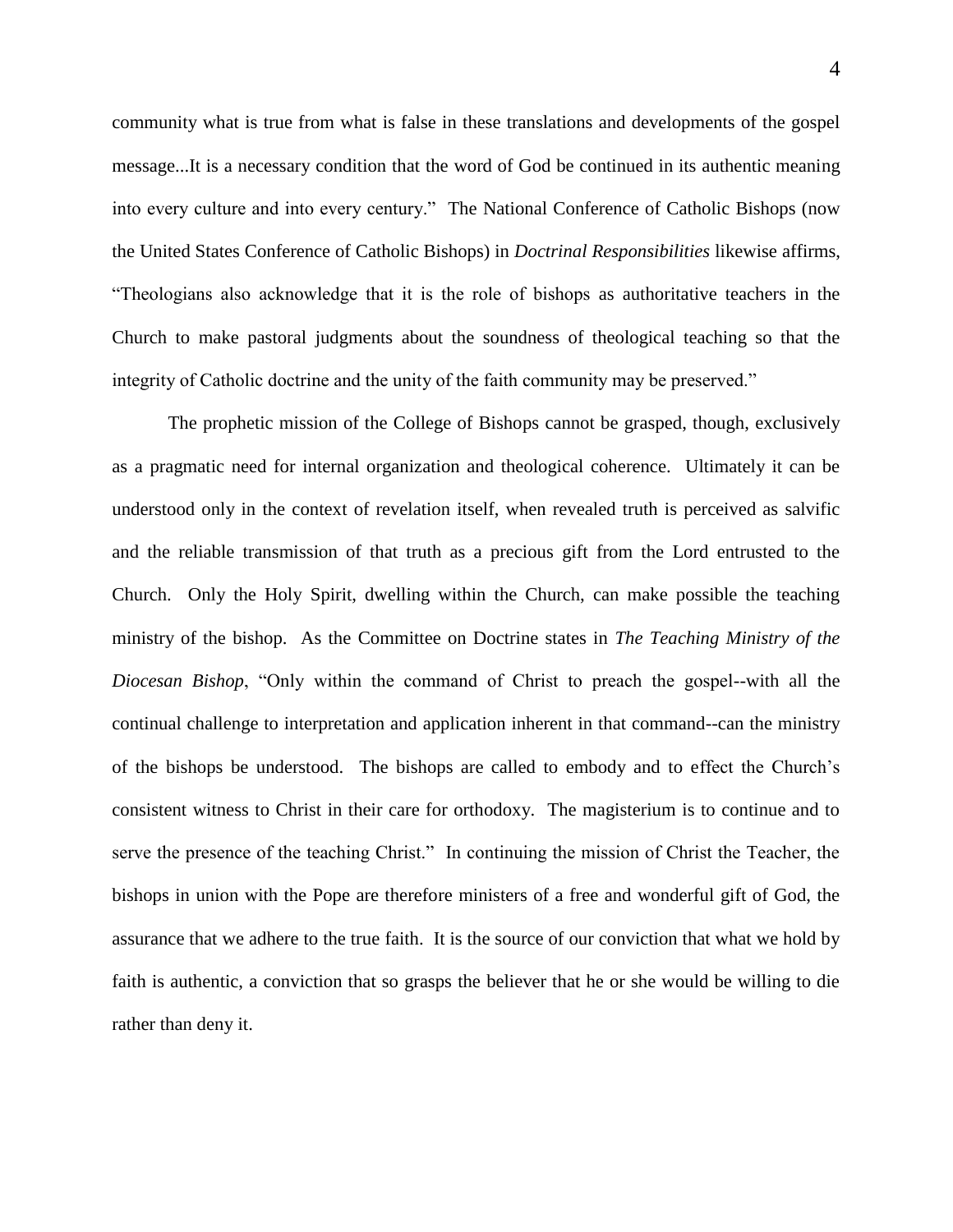### *The Theologian as Teacher*

Our understanding of the faith, however, is not limited to the explicit teaching and preaching of the bishop. The *Catechism of the Catholic Church* enumerates two other ways that "the heritage of faith is able to grow in the life of the Church" (CCC 94). One such way is through the spiritual experience of believers, particularly through their exposure to Sacred Scriptures and their interior life of prayer. Another is through "the contemplation and study of believers who ponder these things in their hearts" and in particular "theological research which deepens knowledge of revealed truth" (ibid.).

It is the privilege of theologians to delve more profoundly and systematically into the meaning of the faith, according to the ancient adage, *fides quaerens intellectum*. Since this faith is handed on by the Church through the ministry of the magisterium, the bishop and the theologian have a special relationship that can and should be reciprocally enriching. "The Church cannot exist without the teaching office of the bishop," *The Teaching Ministry of the Diocesan Bishop* states, "nor thrive without the sound scholarship of the theologian. Bishops and theologians are in a collaborative relationship. Bishops benefit from the work of theologians, while theologians gain a deeper understanding of revelation under the guidance of the magisterium. The ministry of bishops and the service rendered by theologians entail a mutual respect and support."

As in every academic discipline, theologians enjoy a legitimate autonomy defined by the standards of their field and the boundaries of what constitutes spurious or fruitless investigation. There is a broad field for theological exploration and critique, for instance, from the "underlying assumptions and explicit formulations of doctrine...to questions about their meaning or their doctrinal and pastoral implications, to comparison with other doctrines, to the study of their historical and ecclesial context, to translations into diverse cultural categories, and to correlation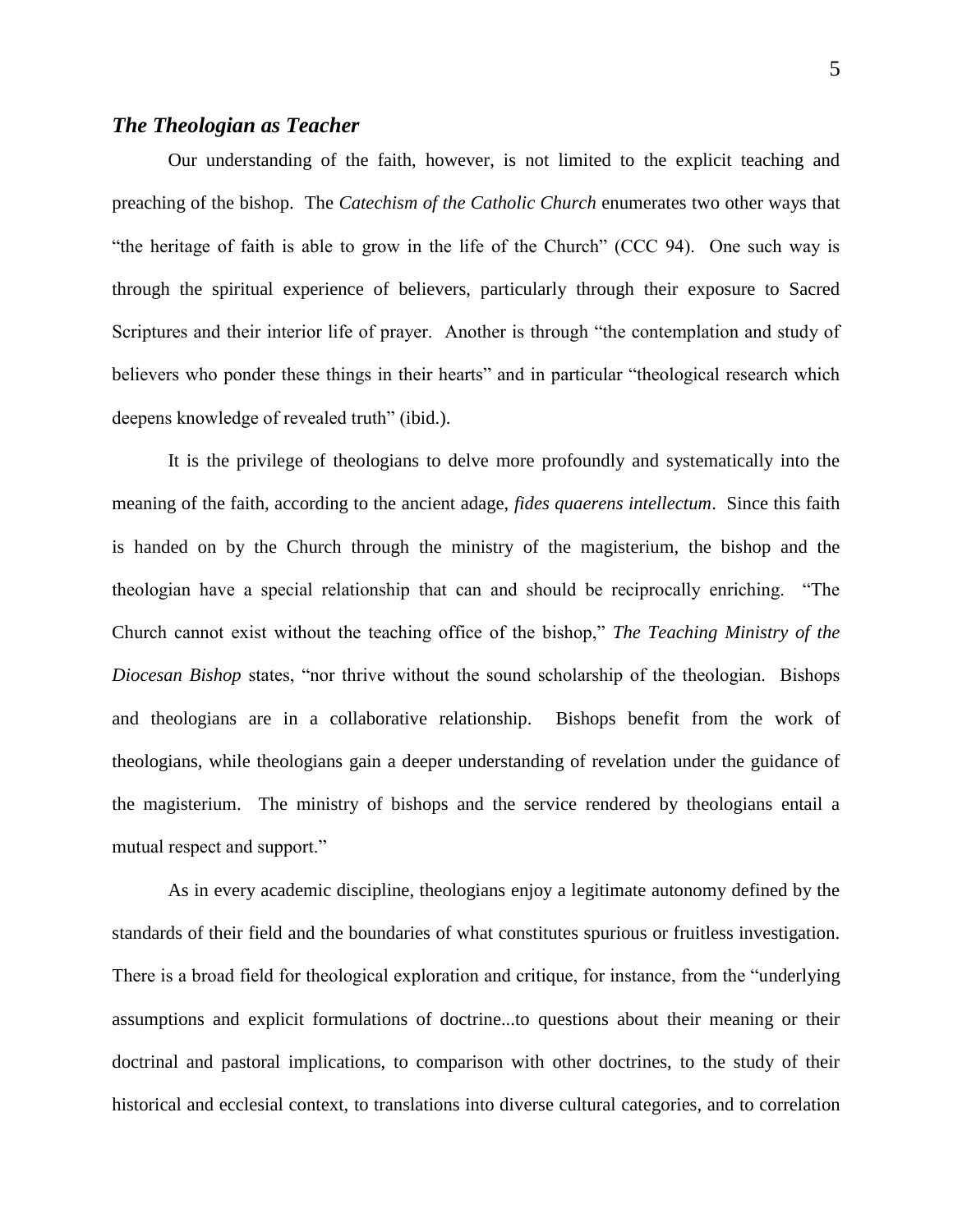with knowledge from other branches of human and scientific inquiry" (*The Teaching Ministry of the Diocesan Bishop*). These investigations are not made in isolation from the received faith of the Church, though, but are made presuming that faith, and in light of that faith.

By taking the truth of revelation as a starting point, it should be pointed out that theological inquiry is not diminished but in fact enhanced, since it is only--as in every other discipline--by building on what is confidently known that deeper and fuller investigation can be pursued. Prior to his election as Pope, Cardinal Ratzinger wrote in *The Nature and Mission of Theology* that natural science "has achieved its great successes thanks, not to a free-floating creativity, but to the strictest adhesion to its object. Naturally, it must constantly probe the object on all sides with anticipatory hypotheses and seek new methods of penetrating it with questions which will elicit answers. Once given, however, none of the answers can simply be cleared away. On the contrary, the more they increase in number, the more possibilities of inquiry are disclosed and the more concrete space is won for real creativity. I mean the sort of creativity which does not forge ahead into the void but connects the already existing paths in order to open up new ones. It is not otherwise in theology."

It is essential for the health and progress of theology, then, that it take place within the context of a clearly articulated community of faith, that its creativity be channeled and maximized by boundaries delineated by the received revelation. Identifying these boundaries of the authentic faith constitutes the bishop's contribution to the flourishing of the theological sciences. Saint Paul often uses examples from the realm of sports, and perhaps one would serve us well here. In any sporting match, football, tennis, baseball, there are referees and umpires. The game can only proceed with the supervision of a referee. In a tennis match, it is not the player who calls the ball "out of bounds" but the referee. The player may object that it was not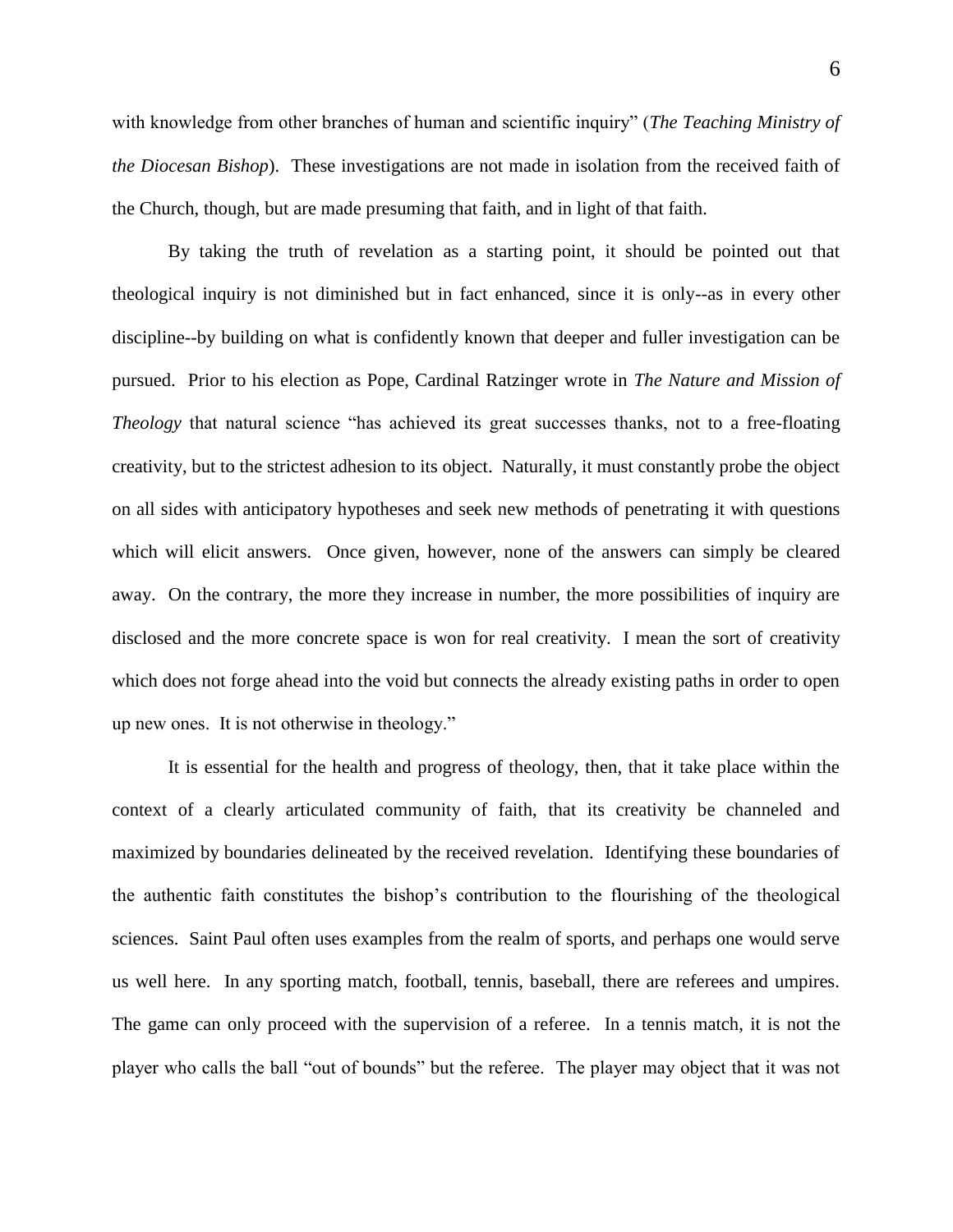his or her intention to hit the ball out of bounds. He or she may even question whether the ball is out of bounds. But it is the referee who must make the call. Otherwise, there can be no coherent game, no enjoyment of the match, no sense of progress in learning the sport: in short, the "tennis game" would devolve into a fruitless exchange of individuals hitting the ball at will.

So it is in academic, theological investigation. If it is to be directed towards a fruitful deepening of our understanding, then it cannot be an exchange of individuals hitting the ball randomly. Once ideas are written and published by a theologian, they must stand on their own; it is the bishops who are entrusted with the office of referee, who must call the play. To be sure, as in other disciplines the most effective check on fruitless investigation is the vigorous exercise of peer review, critique, and dialogue, as once was a strong tradition in the theological disciplines. When that peer review is absent or ineffective, however, it is the responsibility of the bishop to make the call and to declare, if necessary, certain notions out of bounds, the bounds of Christian revelation.

#### *Dialogue between Bishops and Theologians*

The *Catechism of the Catholic Church* teaches that the "Magisterium is not superior to the Word of God, but is its servant. It teaches only what has been handed on to it. At the divine command and with the help of the Holy Spirit, it listens to this devotedly, guards it with dedication and expounds it faithfully. All that it proposes for belief as being divinely revealed is drawn from this single deposit of faith" (CCC 86). As shepherds of God's flock, bishops have the responsibility to teach the faith and to preserve it as it has been received and passed on. Theirs is the duty to see that the noble enterprise of theology is integrated into the overall mission of the Church to transmit the good news. Both bishop and theologian serve the Word of God and cooperate in building up the community of faith.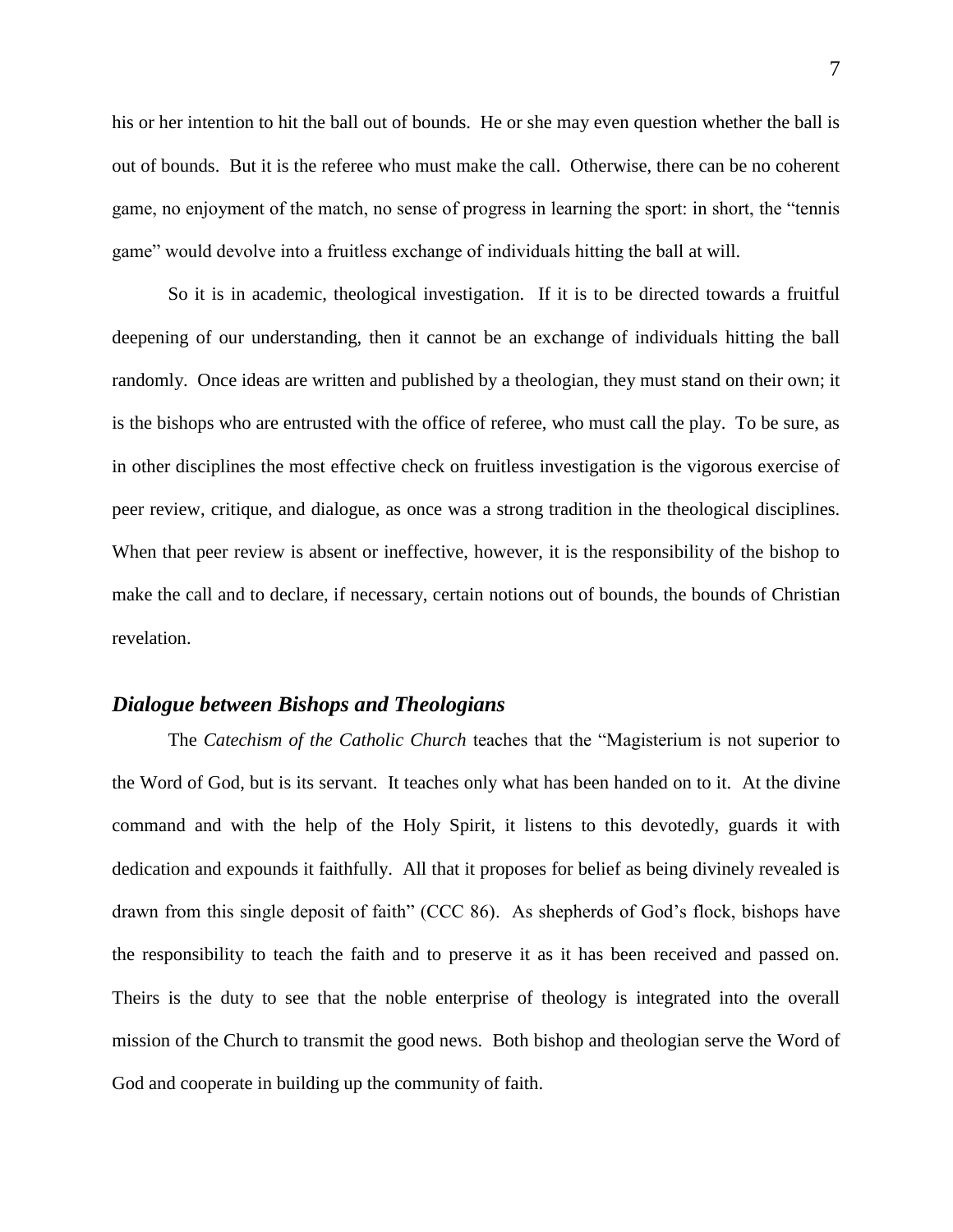The legitimate academic freedom of Catholic theologians, then, is understood like any other freedom, with its own appropriate limits and its own ordering to human flourishing. At times it may seem to conflict with the pastoral freedom and, in fact, the pastoral obligation of the bishop to protect the authenticity of the faith and the spiritual good of the faithful. Nevertheless, when good will is present on both sides, when both are committed to the truth revealed in Jesus Christ, their relationship can be one of profound communion as together they seek to explore new implications of the deposit of faith.

The Church, therefore, encourages a respectful dialogue between and among theologians and bishops. Such a dialogue, however, can only thrive in the context of faith, since it is through faith that we know of the divine institution of the Church and the continuing guidance of the Church, including the magisterium, by the Holy Spirit. The personal faith of the theologian is thus an essential prerequisite of this important dialogue. In *The Nature and Mission of Theology* Cardinal Ratzinger observed that as "there is no theology without faith, there can be no theology without conversion…the opportunity for creative theology increases the more that faith becomes real, personal experience; the more that conversion acquires interior certainty thanks to a painful process of transformation; the more that it is recognized as the indispensable means of penetrating into the truth of one's own being." As a person of faith, the theologian understands and appreciates the charism of teaching entrusted to his or her bishop, and willingly submits personal theological ideas for the bishop's evaluation.

One recognized starting point for this dialogue is the request for an *imprimatur*. Books that treat the sacred sciences and are intended to be used as the basis for instruction in Catholic institutions are required to have the *imprimatur* (*Code of Canon Law,* can. 827, §2). Even for texts that do not require the *imprimatur*, it is still recommended (*Code of Canon Law,* can. 827,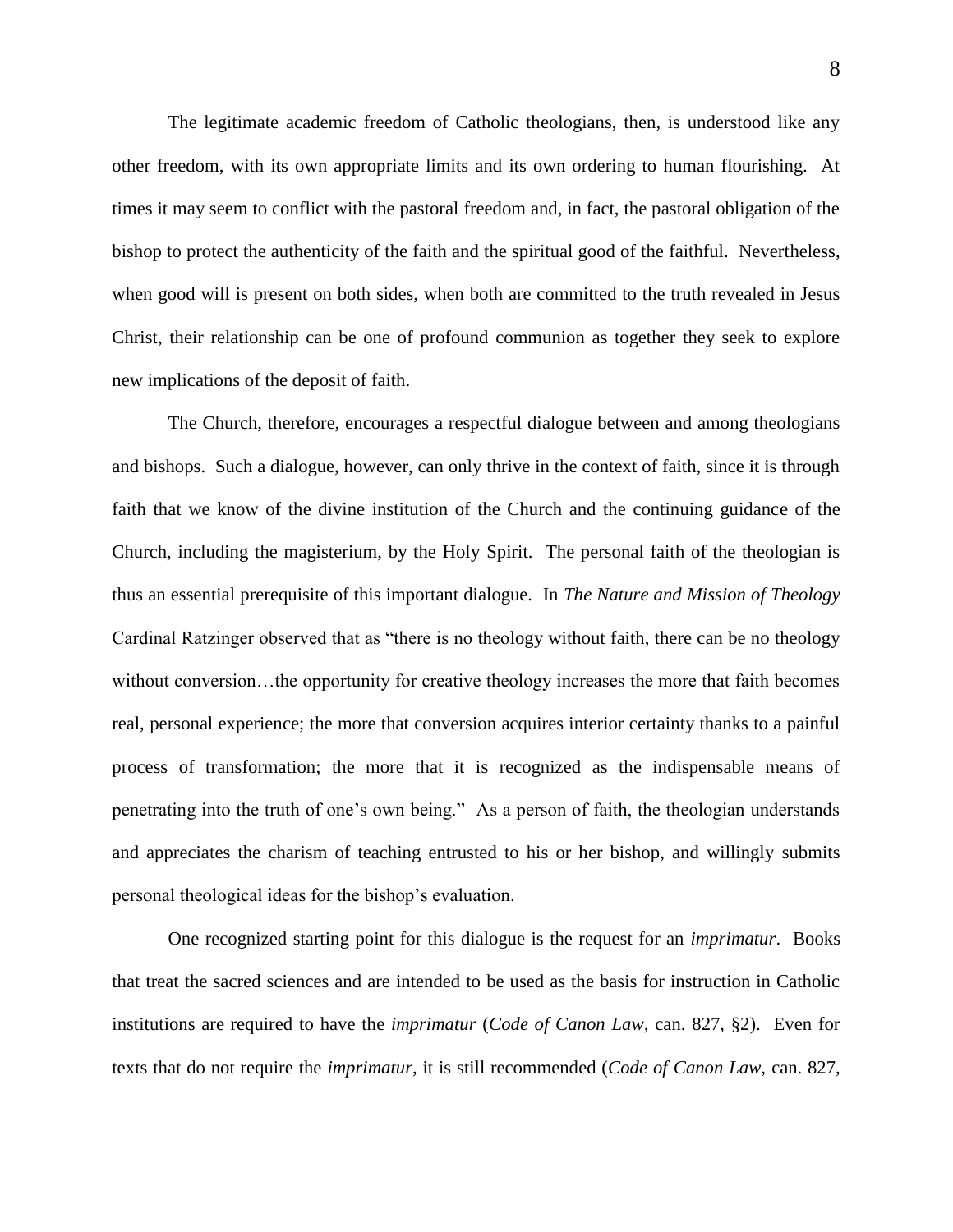§3). It is a very helpful way for the theologian to initiate a process of dialogue through which theological ideas may be evaluated in light of the deposit of faith. Once a theological work is published, however, it is *ipso facto* open to response. It is like the ball that has been hit in a tennis match. It is already in play. If it is called out of bounds, it is not an adequate response to say that the referee did not enter into dialogue with the player beforehand. When a work is published and, particularly, if it is being used and accepted as authentic Catholic teaching, the bishop has an obligation to address it. Thus the initiation of dialogue by an author is not only welcome but recommended, before the work is published and the bishop may be constrained to make a public appraisal of it. The Committee on Doctrine's 2004 resource, *The Permission to Publish*, outlines the rights and responsibilities of diocesan bishops, and the many options presented to them in this regards under canon law.

## *Communion in the Church*

The sense of communion with the Church and the awareness of what this means is at the very heart of a profound harmony between the bishops, the authoritative teachers of the faith, and theologians who have the task of investigating and penetrating more deeply the meaning of the faith. When this communion is appreciated and sought, theologians perceive the magisterium as intrinsic to their work. Natural scientists are grateful for the existence of physical laws since their work is only sound, only fruitful, when it respects the foundational truths of those concrete boundaries. In a similar way, the Church's teaching office, when grasped in the context of faith, is a great assistance to the scholarly research of theologians since its judgments are determinative of good theology.

The alternative is the principle of private judgment, which Blessed John Henry Newman labeled "a principle of disunion," conceived in opposition to the judgment of the magisterium.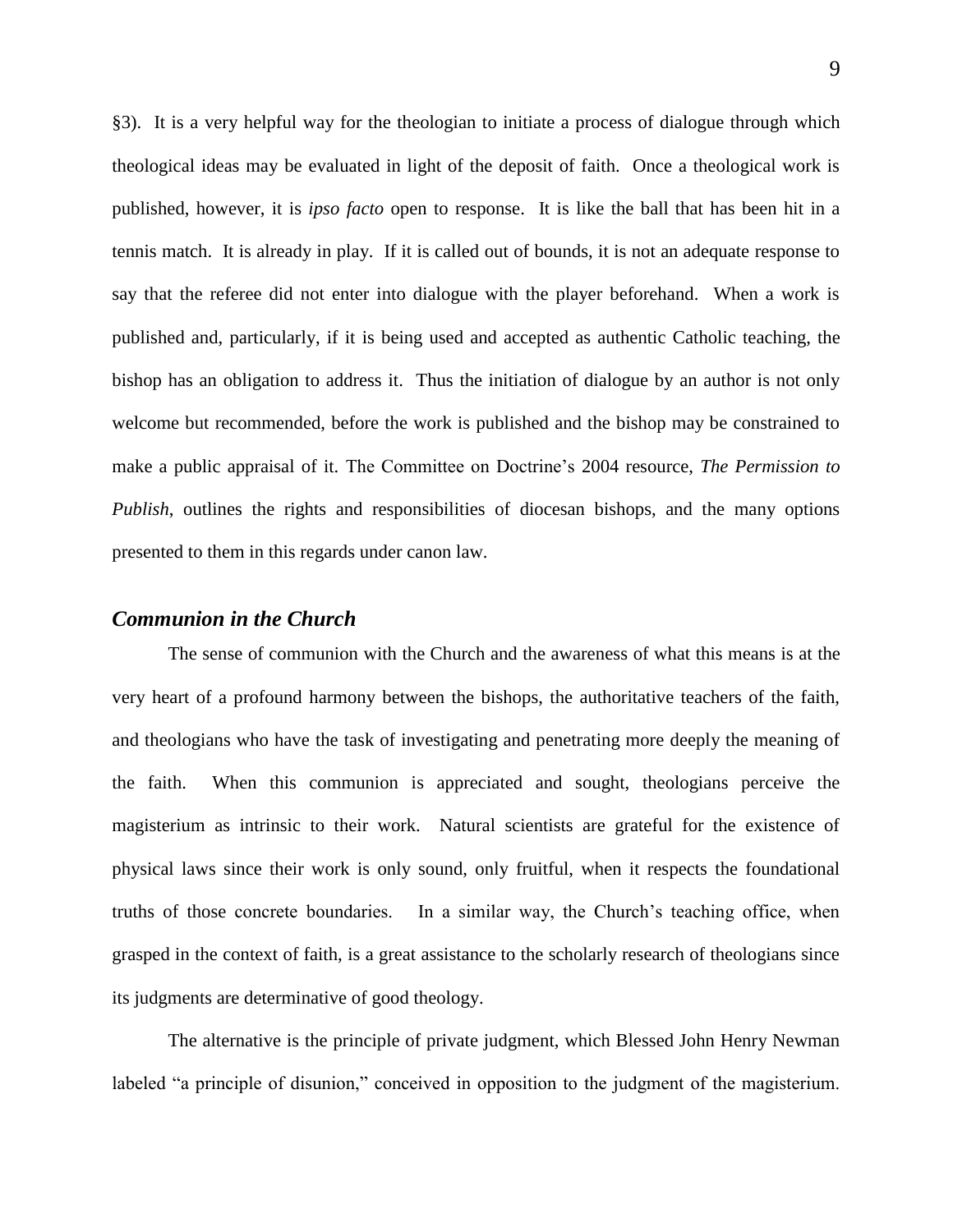When a theologian does not understand his or her role within the communion of the Church, the role of a servant--like that of the bishop--to the truth, he or she risks usurping the bishop's central role of leading people to salvation. Isolated from the community of faith, the theologian seriously endangers the faithful by proposing "a different gospel" (2 Cor 11:4) which is no longer salvific.

On the other hand, when a theologian strives to serve the truth revealed by God, the truth that Jesus insisted upon during his interrogation by Pontius Pilate, the truth that he entrusted to the protection of his Church, the theologian becomes a vital member of the body of Christ, an agent of communion and of faith in an age hungering for both. Nineteen centuries ago, Saint Ignatius of Antioch praised the Church of Philadelphia in Asia as "a source of everlasting joy, especially when the members are at one with the bishop and his assistants, the presbyters and deacons, that have been appointed in accordance with the wish of Jesus Christ, and whom he has, by his own will, through the operation of His Holy Spirit, confirmed in loyalty." Theologians contribute powerfully to the rich teaching of our faith, and when they pursue their vocation to assist "faith seeking understanding" with honor and commitment, always in union with the Church and her teaching authority, they enrich the very communion that Saint Ignatius admired so many centuries ago. And that, perhaps, is their most important contribution of all.

### *The Process of Dialogue*

The USCCB Committee on Doctrine's recent statement on the book by Sister Elizabeth Johnson, C.S.J., *Quest for the Living God: Mapping Frontiers in the Theology of God,* has to be seen in the light of the bishops' obligation to provide for the spiritual good of the faithful. Responding to this book presents new challenges in the light of the circumstances of our day.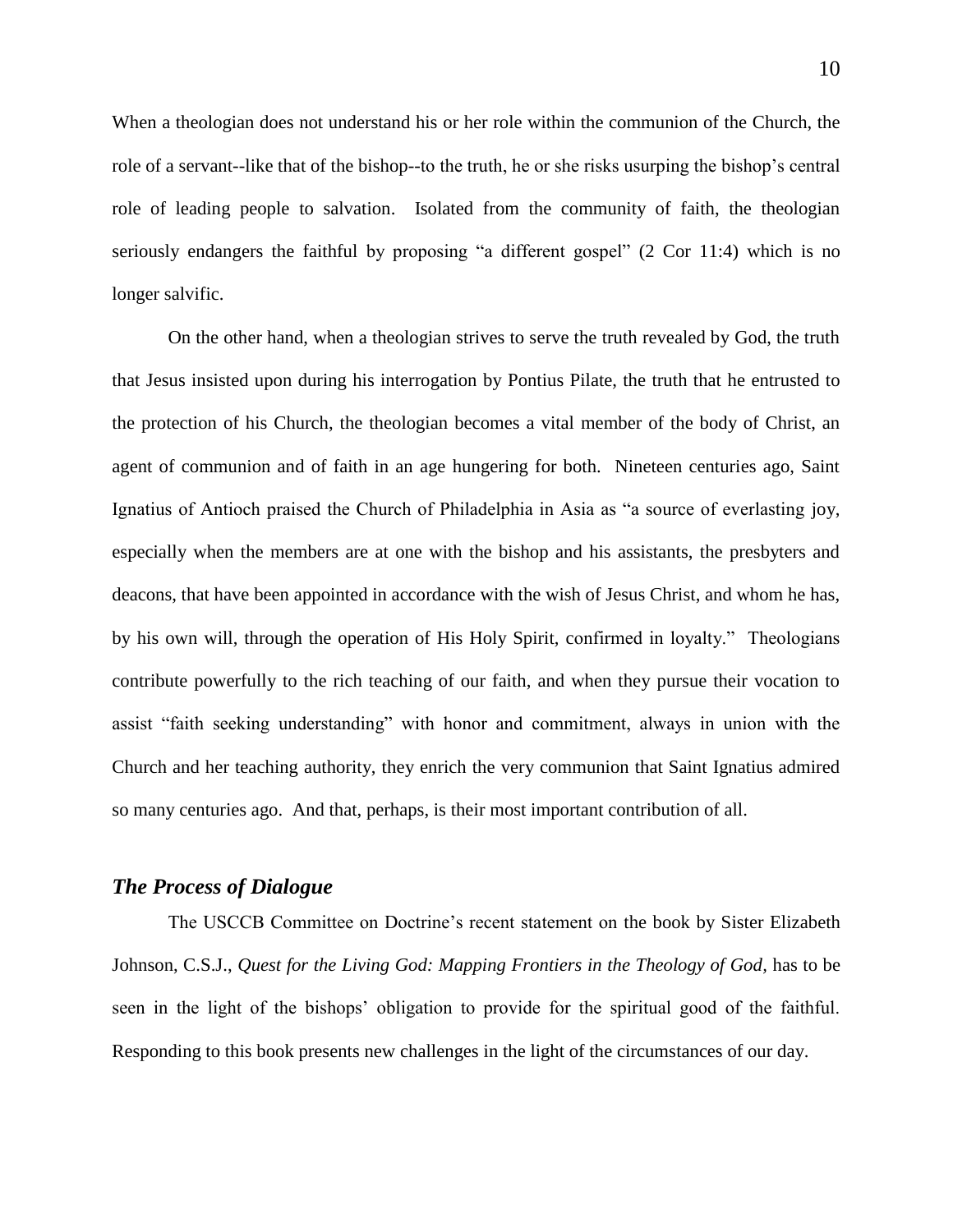The book in question is an already published work not primarily directed to professional theologians for theological speculation, but rather one used as a teaching instrument for undergraduate students, many of whom are looking for grounding in their Catholic faith. The background against which the bishops must exercise their teaching responsibility today is the generally recognized catechetical deficiencies of past decades beginning with the 1970s. The result is a generation or more of Catholics, including young adults today, who have little solid intellectual formation in their faith. It is in this context that books used in religious studies/theology courses at Catholic colleges and universities must be seen as *de facto* catechetical and formational texts. While the content of a book may be highly speculative and of interest for trained theologians, when it is used in a classroom with students often ill-prepared to deal with speculative theology the results can be spiritually harmful. The bishops are rightly concerned about the spiritual welfare of those students using this book who may be led to assume that its content is authentic Catholic teaching. The Committee on Doctrine expresses serious concern about the pastoral implications of the teaching in this book.

Moreover, the circumstances involving the teaching of theology within Catholic Universities and Colleges have significantly changed. Undergraduates are now offered a variety of texts within introductory theology/religion courses. While many of the texts can be quite helpful in presenting the faith and teaching of the Catholic Church, there are others that cause confusion and raise doubt among students. Some texts can even be understood as offering an alternative pastoral and spiritual guidance to students in contrast to the teaching magisterium. This is especially a concern given the current diminished level of catechetical preparation of so many young students. In the light of this changed academic situation special attention must now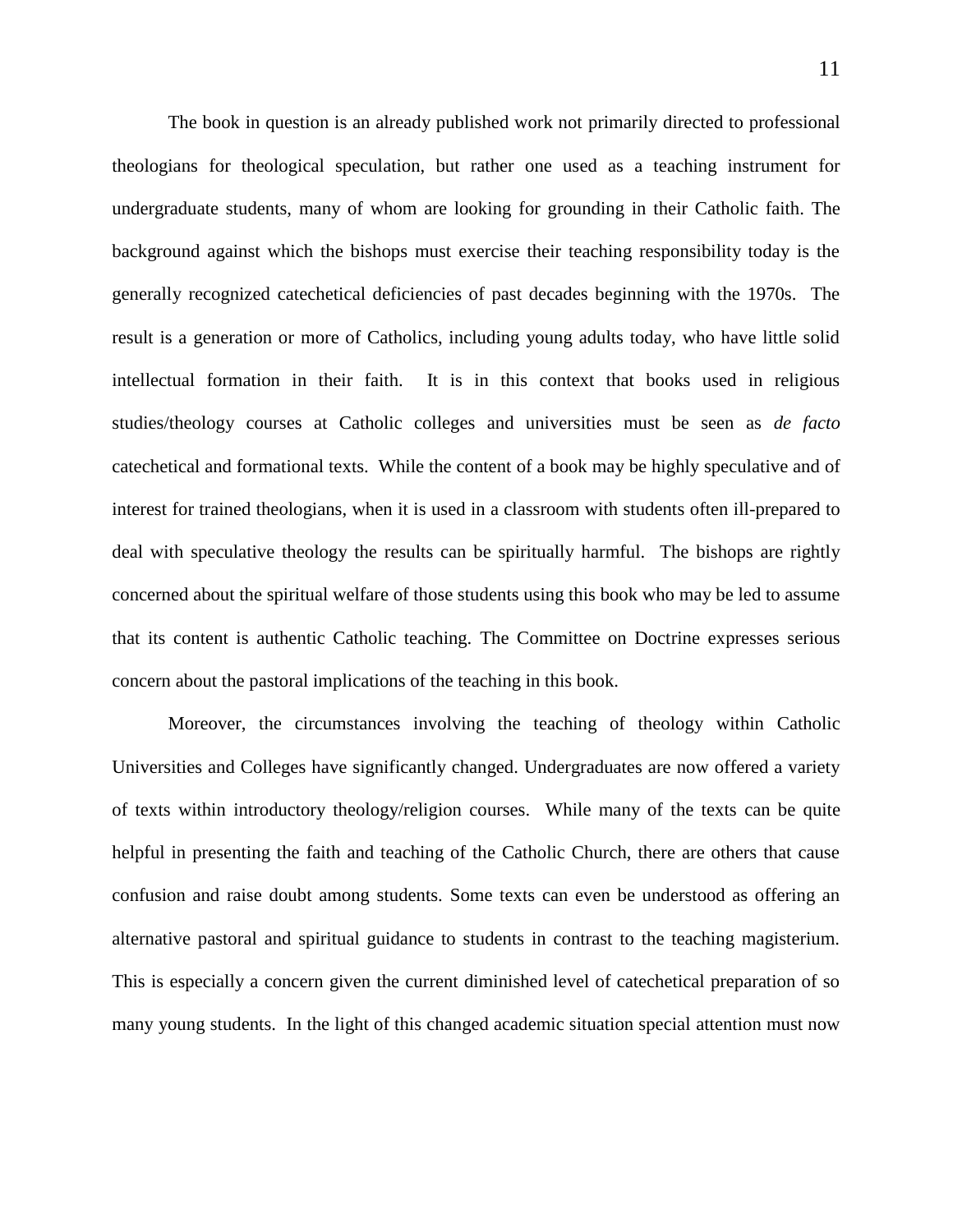be given as to how to address theological works that are aimed at students and yet do not meet criteria for authentic Catholic teaching.

Reference has been made to the 1989 NCCB document *Doctrinal Responsibilities* which was intended to promote cooperation in resolving misunderstandings between individual diocesan bishops and theologians. *Doctrinal Responsibilities* did not address the special responsibilities of the Committee on Doctrine of our national episcopal conference. In addition the document is presented for consideration as one way of proceeding but not as obligatory. Furthermore, the statement makes it clear that these suggested guidelines "can only serve if they are adapted to the particular conditions, of a diocese, its history and its special needs."

In the past several years, some bishops within the Conference have requested that the Committee on Doctrine examine various writings and offer an assessment because of their theological and pastoral concerns. The Committee on Doctrine, as a service to individual bishops and to the Conference as a whole, and in keeping with the mandate entrusted to the Committee on Doctrine by the Congregation for the Doctrine of the Faith, has tried to comply with such requests. It did so knowing that such requests were timely and important. Since the issues and books were in the public domain, the Doctrine Committee felt obliged in certain cases to issue public statements so as to address the urgent theological and pastoral needs of Bishops and for the wellbeing of all the faithful. It may even turn out that the desired dialogue is sometimes facilitated when the position of both parties is public. The Doctrine Committee does not wish to stifle legitimate theological reflection or to preclude further dialogue, but it does want to ensure that the authentic teaching of the Church, concerning doctrine and morals, is clearly stated and affirmed. While dialogue between theologians and bishops is very important it should work along side of the bishops' primary teaching and sanctifying mission.